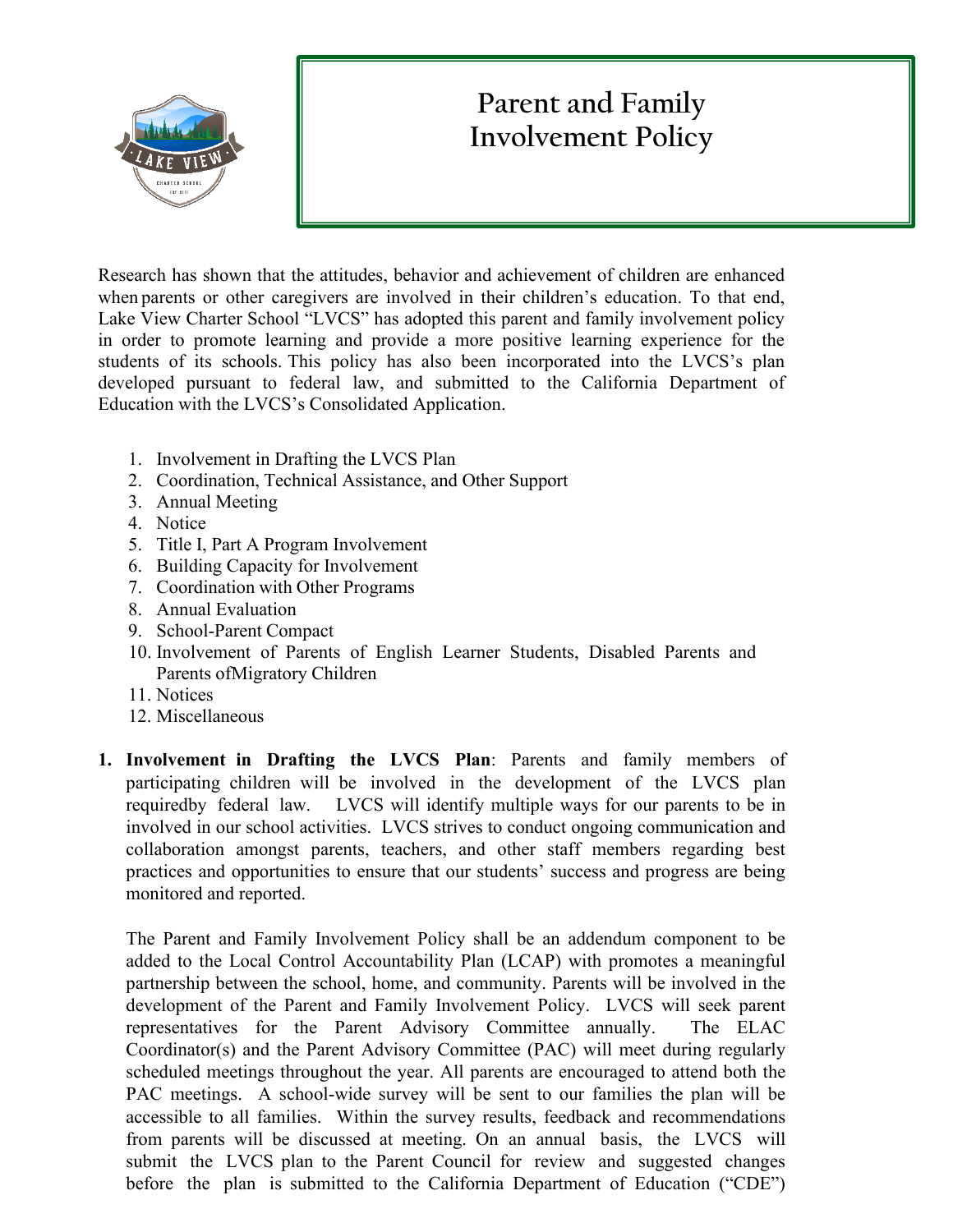with the Consolidated Application. In addition, all parents of participating children will annually be invited to review the LVCS plan and submit comments.

If the LVCS plan is not satisfactory to the parents of participating children, the LVCS will submit any comments from parents of participating children with the LVCS plan when it is submitted to the CDE.

- **2. Coordination, Technical Assistance, and Other Support:** LVCS will provide the coordination, technical assistance and other support necessary to assist in planning and implementing effective parent and family engagement activities to improve student academic achievement and school performance in the following ways.
	- LVCS will distribute 95% of the funds reserved pursuant to federal law (20 U.S.C.  $§6318(a)(3)(A)$  to the school for parent involvement activities.
	- LVCS will develop the necessary technical assistance for planning and implementing effective parent involvement activities to improve student academic achievement and school performance.
- **3. Annual Meeting:** Within 60 days of the first day of school, the School shall convene an annual meeting to which all parents of children participating in Title I, Part A programs are invited and encouraged to attend. The School will hold a minimum of 2 additional meetings to ensure the maximum parental participation, providing the same information, to be offered at flexible times, such as in the morning or evening. The information provided at the meetings will inform parents of the School's receipt of Title I, Part A funds and the specific requirements of Title I, Part A. Additionally, parents shall be informed of their rights to be involved in Title I, Part A programs.
- **4. Notice:** Within 30 days of the beginning of school, the School will send including, but not limited to communication via e-mail, school website, social media, English Language Advisory Committee, and/or placed in a Back to School communication to parents of participating children and to the School which will contain, but not be limited to, the following information:
	- LVCS will monitor students' progress in meeting the challenging state academic standards by:
		- (A) developing and implementing a well-rounded program of instruction to meet the academic needs of all students;
		- (B) identifying students who may be at risk for academic failure;
		- (C) providing additional educational assistance to individual students the school determines need help in meeting the challenging State academic standards; and
		- (D) identifying and implementing instructional and other strategies intended to strengthen academic programs and improve school conditions for student learning.
	- LVCS will support efforts to reduce the overuse of discipline practices that remove students from educational opportunities, which may be identifying and supporting high rates of discipline, disaggregated by each of the student groups.
	- LVCS will support programs that coordinate and integrate:
		- (A) academic and career and technical education content through coordinated instructional strategies, that may incorporate experiential learning opportunities and promote skills attainment important to in-demand occupations or industries in the State; and
		- (B) work-based learning opportunities that provide students in-depth interaction with industry professionals and, if appropriate, academic credit.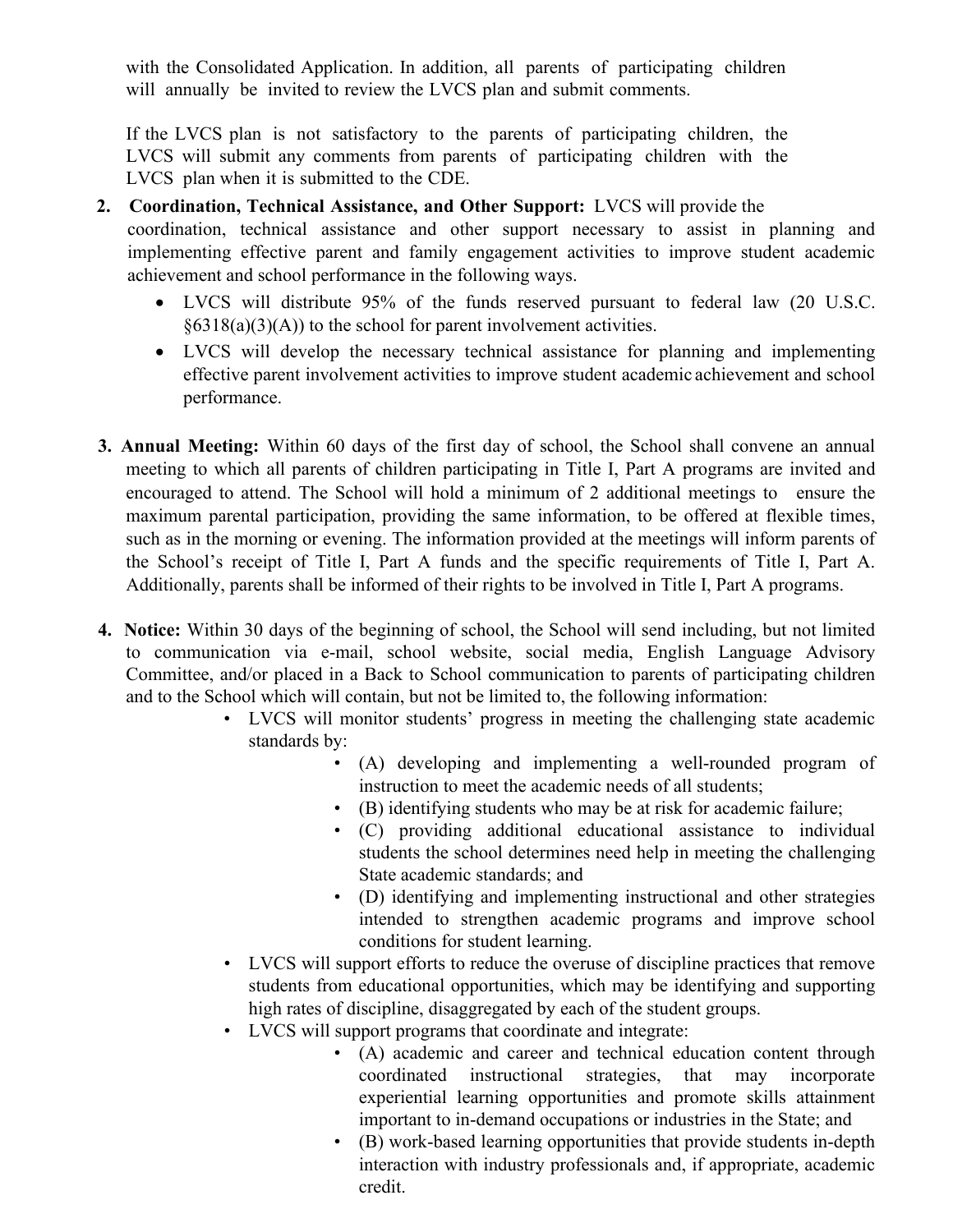- Parents rights for participation in Title I, Part A programs will receive communication at the annual meeting regarding participation. The participation component will also be provided in the annual notice, as well. Parents will be involved in joint planning of the school's programs. The school will continue to seek an adequate representation of parents of participating children.
- Meetings may be held virtually or in-person
- Parents are encouraged to participate in family engagement opportunities throughout the year. Engagement opportunities such as ELAC, Multi-Cultural workshops, Enrichment opportunities. Other examples could be Science Fair, Book Clubs, etc.
- During the PAC meetings, opportunities to communicate regarding the LVCS LCAP and Federal Addendum will occur to discuss how both state and federal funds are improving academic quality by the implementation of standards. A continued focus on providing effective instructional strategies and a data-driven assessment wheel to monitor student's academic progress.
- LVCS will use forms of academic assessment used to measure student progress and the achievement levels of the challenging State academic standards;
	- LVCS will utilize a benchmark diagnostic and for grades 3-12 an interim assessment. For students that qualify, the school will utilize data from the ELPAC to assist in monitoring.
	- LVCS allocates student funds for curriculum to meet the California State Standards. Teachers will work with families to ensure that the curriculum is the best fit to meet the educational needs of the student.
- An invitation to attend the annual meeting and additional meetings, providing information about the purpose of the meetings and the dates and times.
- A copy of the most current Parent and Family Involvement Policy and a feedback form for parents to comment on its content.
- In addition to mailing this notice to parents of participating children, the School will post the information on its website.
- **5. Title I, Part A Program Involvement:** In order to involve parents in an organized, ongoing and timely way in the planning, review and improvement of Title I, Part A programs, the parent involvement policy and, the School will involve parents of participating students as follows:
	- The School will conduct at least 4 Family Learning Events each year where all parents of participating children will be invited to the School to learn about the different Title I, Part A programs, details of this policy These meetings will be held at flexible times during the day.
	- The School will publish a notification of upcoming participation opportunities.
	- If requested by parents of participating children, the School will schedule regular meetings where parents are able to formulate suggestions and to participate, as appropriate, in decisions relating to the education of their children. The School will respond to such suggestions within one to two weeks.
	- If the schoolwide program plan is not satisfactory to parents of participating children, the School will submit any parent comments on the plan when it submits the plan to the LVCS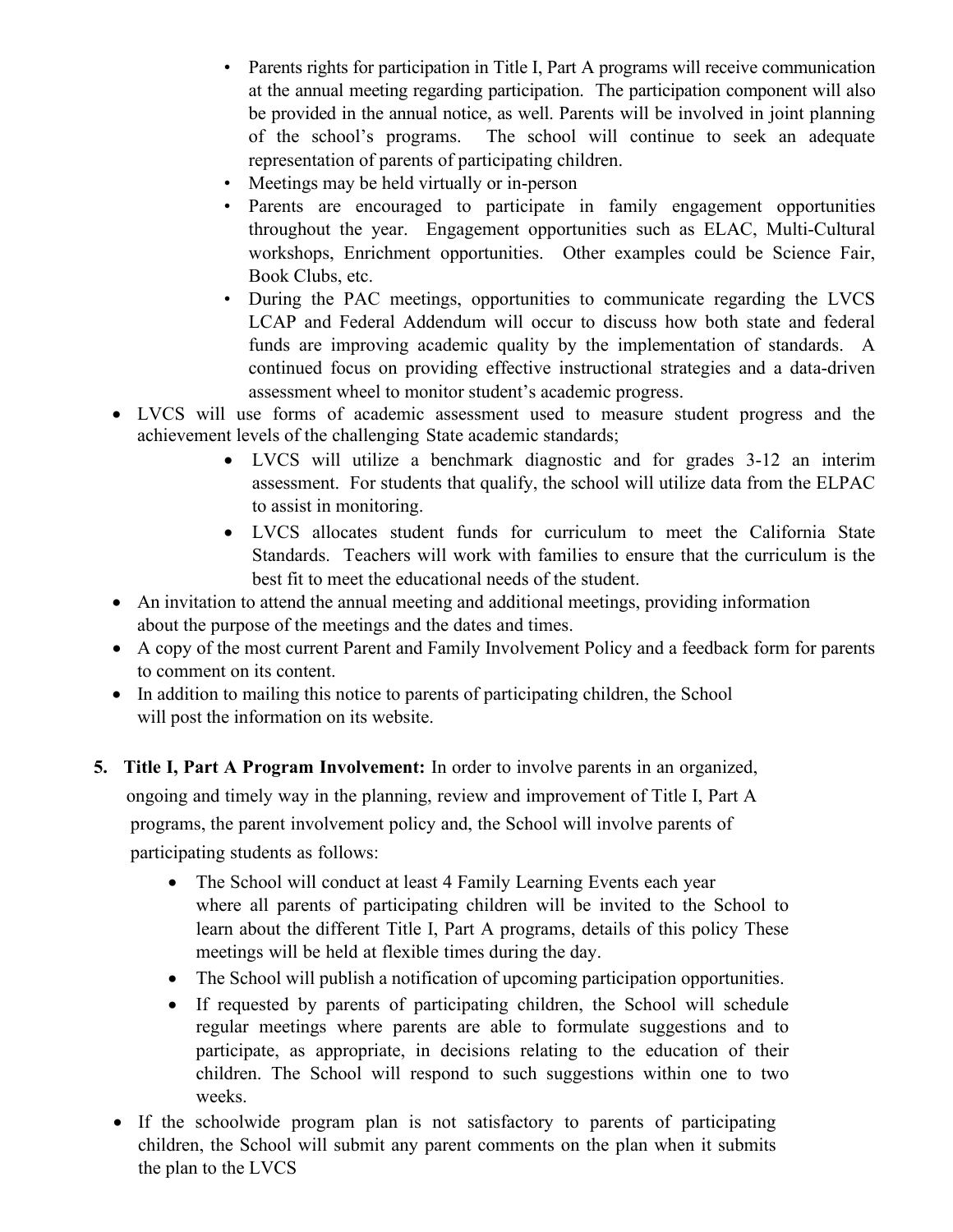#### **6. Building Capacity for Involvement:**

## **A. Standards, Assessments, Title I Requirements, Monitoring Progress and Improving Student Achievement**

In order to ensure effective parental involvement and support a partnership among LVCS, parents and the community to improve student academic achievement, LVCS will provide the following programs to assist parents in understanding the challenging State academic standards, State and local academic assessments, Title I requirements, and how to monitor their child's progress and work with educators to improve the academic achievement of their children (collectively referred to "Standards and Requirements"):

- Parents will be invited to parent education events to learn about State and local academic assessments and to view sample tests.
- Parents will be invited to attend family engagement events to cover a broad course of study.
- Parents will partner with their teacher to ensure that the work assigned for the learning Period is aligned with state standards.
- Parents will have access to resources to inform them of the high expectations and standards required at their child's grade level.
- Parents will have access to parent training on educational modalities, curriculum, teaching strategies, software and access to the parent portal for up-to-date information.
- Parents will be provided with materials to improve student achievement.
- The school shall educate teachers, school staff and school leaders, with the assistance of parents, in the value and utility of contributions of parents, and how to work alongside parents to implement parent programs.
- The school will provide such other reasonable support for parental involvement activities as parents may request (20 USC 6318 (e)(14))

## **B. Helping Parents to Work with their Children**

In an effort to increase foster parental involvement, LVCS will provide materials and training to help parents to work with their children to improve their children's achievement through the following programs.

- LVCS will provide parents with access to literacy programs that bond families around reading and using the public library.
- The school's psychologist will work with parents to better understand their children and the issues facing them.
- LVCS will collaborate with parents how to provide academic support to meet academic needs.

### **C. Education on Parent Involvement**

LVCS will annually educate teachers, pupil services personnel, administration, leadership team and other staff, with the assistance of parents, in the value and utility of contributions of parents, and in how to reach out to, communicate with, and work with parents as equal partners, implement and coordinate parent programs and build ties between parents and the School. The training shall take place each year in staff orientations, annual staff development materials, monthly staff professional learning communities and other in-service trainings held throughout the school year.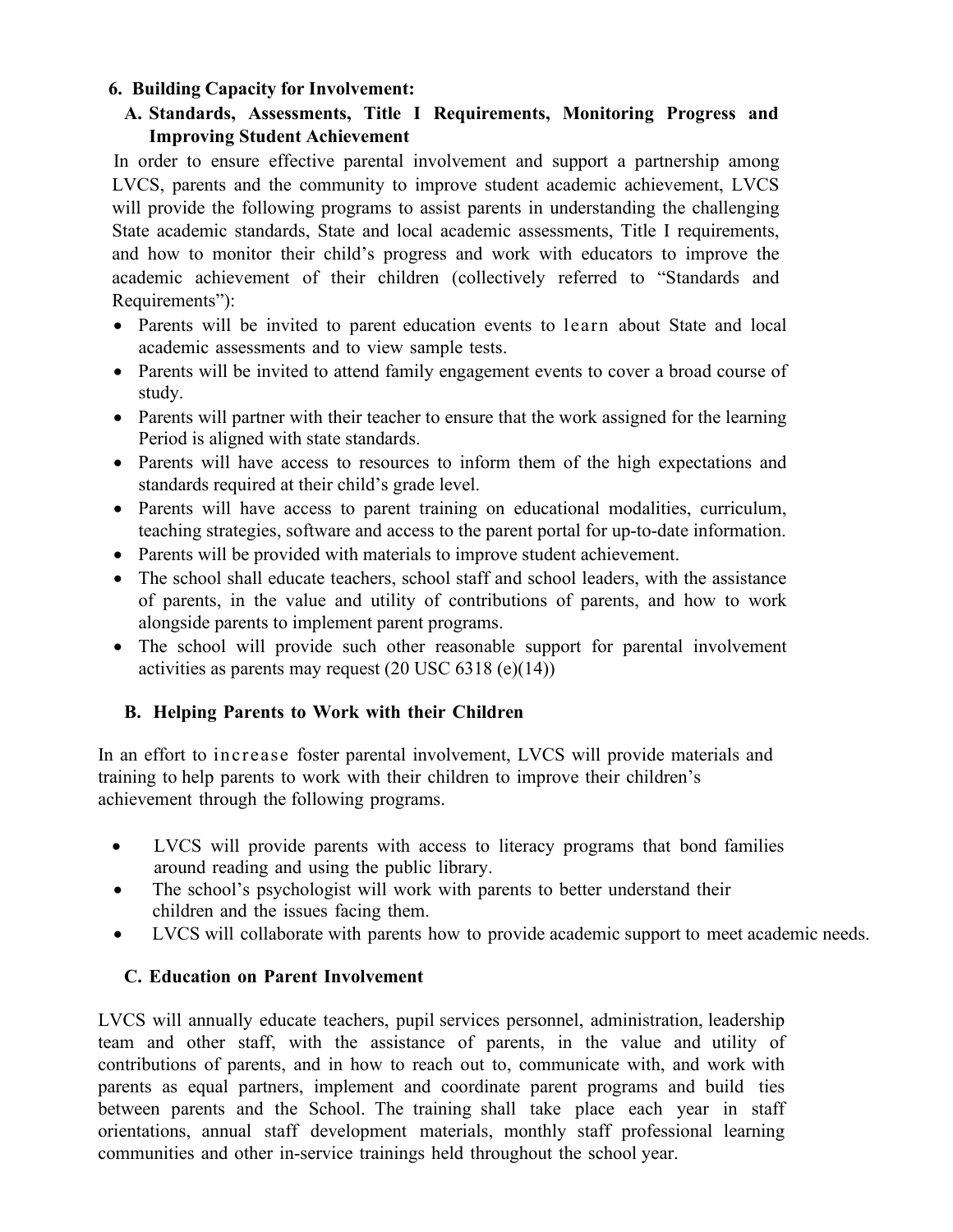• In order to better understand what works best for the current parents of participating children attending LVCS, the education will take place after the following research is done (which shall be accomplished within the first 90 days of the school year.)

**7. Coordination with Other Programs:** LVCS shall, to the extent feasible and appropriate, coordinate and integrate parent involvement programs and activities with other federal, state and local programs. LVCS will coordinate and integrate parent involvement programs and activities with these programs as follows:

• Requiring that the school conduct meetings involving parents with students in all grade levels, to discuss the developmental and other needs of individual children

**8. Annual Evaluation:** LVCS, with the involvement of parents, shall conduct an annual evaluation of the content and effectiveness of this family involvement policy in improving the academic quality of the schools served under Title I, Part A, including identifying barriers to greater participation by parents in activities under federal law. LVCS will pay particular attention to parents who are economically disadvantaged, are disabled, have limited English proficiency, have limited literacy, or are of any racial or ethnic minority background. LVCS will use the findings of such evaluation to design strategies for more effective parental involvement and to revise, if necessary, this family involvement policy. The Parent Involvement Policy Evaluation will take place with an end of the year survey, and also within meetings throughout the year.

**9. School-Parent Compact:** At the beginning of each school year, the School will enter in to School-Parent Compacts with parents of participating children. The School-Parent Compact will outline how parents, the entire school staff and students will share the responsibility for improved student academic achievement and the means by which the School and parents will build and develop a partnership to help children achieve the State's high standards. The Parent Council will annually evaluate the effectiveness of the School-Parent Compact and provide feedback and suggestions for revision. During learning period meetings, teachers will collaborate with parents on an ongoing discussion with student's academic progress. The teachers will ensure regular two-way, meaningful communication occurs between the teacher and the school. To the extent practicable, in a language that family members can understand.

**10. Involvement of Parents of English Learners, Disabled Parents and Parents of Migratory Children:** LVCS shall implement an effective means of outreach to parents and family members of limited English proficient students to inform them regarding how they can be involved in the education of their children, and be active participants in assisting their children to attain English proficiency, achieve at high levels in core academic subjects and meet challenging State academic achievement standards and State academic content standards expected of all students. To accomplish this goal, LVCS will do the following: